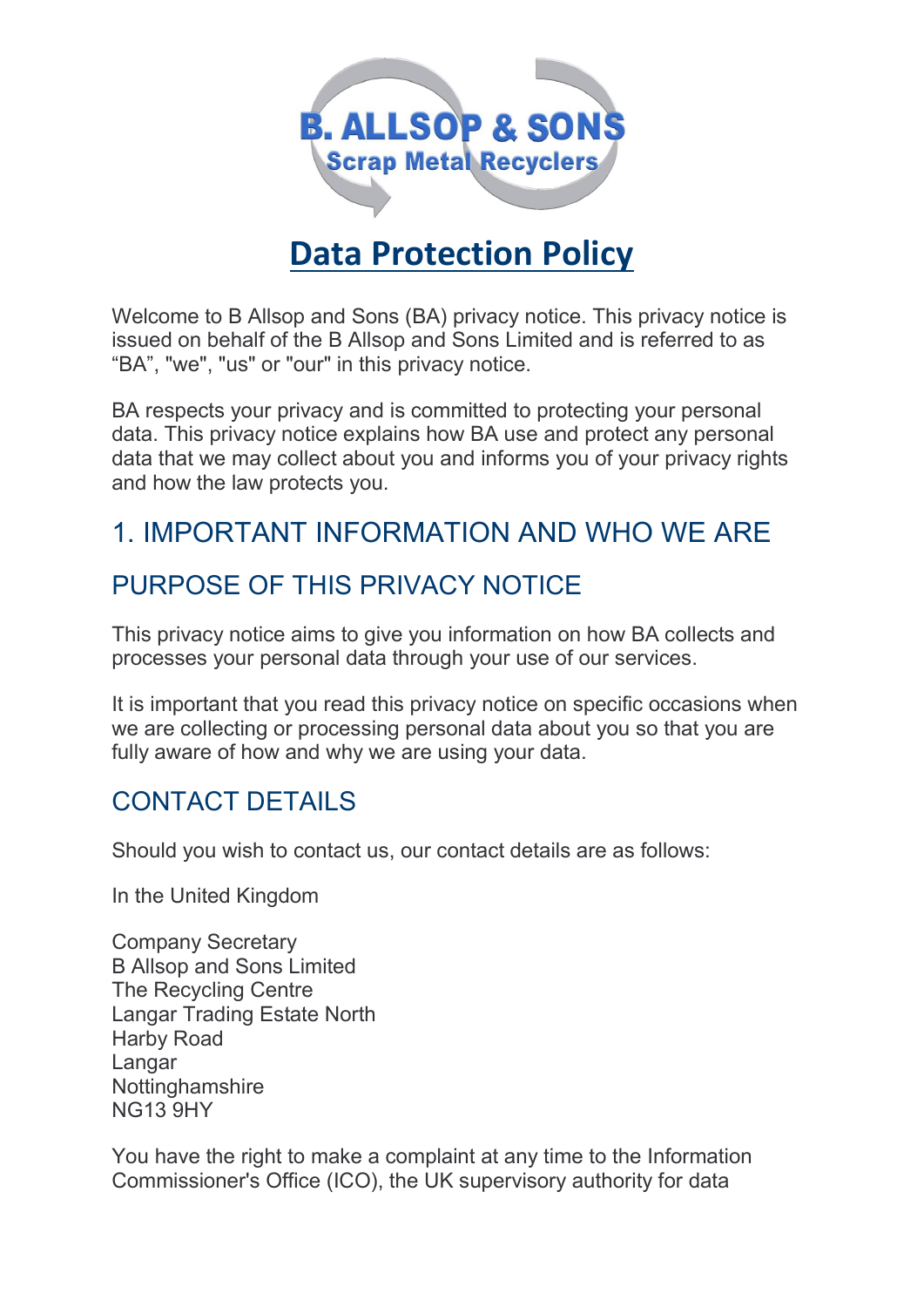protection issues (www.ico.org.uk). We would, however, appreciate the chance to deal with your concerns before you approach the ICO, so please contact us in the first instance.

### CHANGES TO YOUR PERSONAL DATA

It is important that the personal data we hold about you is accurate and current. Please keep us informed if your personal data changes during your relationship with us.

# 2. THE DATA WE COLLECT ABOUT YOU

Personal data, or personal information, means any information about an individual from which that person can be identified. It does not include data where the identity has been removed (anonymous data).

We may collect, use, store and transfer different kinds of personal data about you which we have grouped together as follows:

- Identity Data includes title, first name, maiden name, last name, and date of birth.
- Contact Data includes billing address, delivery address, email address and telephone numbers.
- Financial Data includes bank account and payment card details.
- Transaction Data includes details about payments to and from you and other details of the products and services you have purchased from us.

We also collect, use and share Aggregated Data such as statistical or demographic data for any purpose. Aggregated Data may be derived from your personal data but is not considered personal data in law, as this data does not directly or indirectly reveal your identity. For example, we may analyse the number of times you visit a yard to calculate the percentage of customers visiting the yard at a given time. However, if we combine or connect Aggregated Data with your personal data so that it can directly or indirectly identify you, we treat the combined data as personal data which will be used in accordance with this privacy notice.

We do not collect any Special Categories of Personal Data about you (this includes details about your race or ethnicity, religious or philosophical beliefs, sex life, sexual orientation, political opinions, trade union membership, information about your health and genetic and biometric data). Nor do we collect any information about criminal convictions and offences.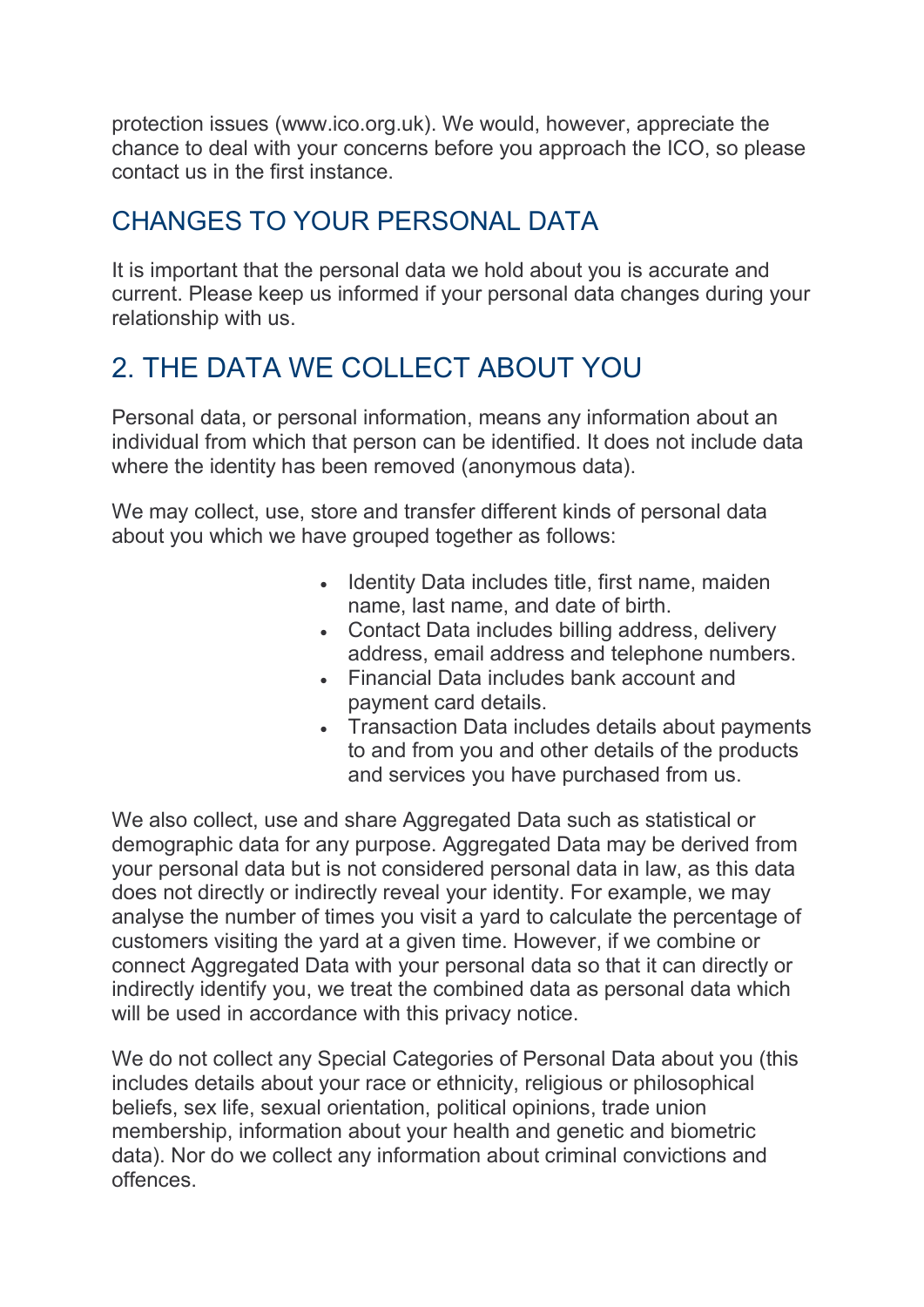# IF YOU FAIL TO PROVIDE PERSONAL DATA

Where we need to collect personal data by law or under the terms of a contract we have with you, and you fail to provide that data when requested, we may not be able to perform the contract we have or are trying to enter into with you (for example, to provide you with goods or services). In this case, we may have to cancel the product or service you have purchased from us but we will notify you if this is the case at the time.

# 3. HOW IS YOUR PERSONAL DATA COLLECTED?

We use different methods to collect data from and about you including through:

- Direct interactions. You may give us your identity, contact and financial data by filling in forms or by corresponding with us by post, phone, e-mail or otherwise. This includes personal data you provide when you:
	- o create an account
	- $\circ$  interact with us via our social media accounts

# 4. HOW WE USE YOUR PERSONAL DATA

We will only use your personal data where a lawful basis allows us to. Most commonly, we will use your personal data in the following circumstances:

**B.ALLSOP & SONS** Performance of a Contract. Where use of your information is necessary to provide you with BA services under a contract **B. ALLSOP & SONS** Legitimate Interest. Where use of your information is necessary for our or others' legitimate interests and where the use is not outweighed by your rights and interests. Below are some examples of such interests:

- o improving our services and developing new ones
- o recognizing and better understanding our users, including across platforms
- $\circ$  conducting security and fraud prevention activities
- o marketing and promoting our content and services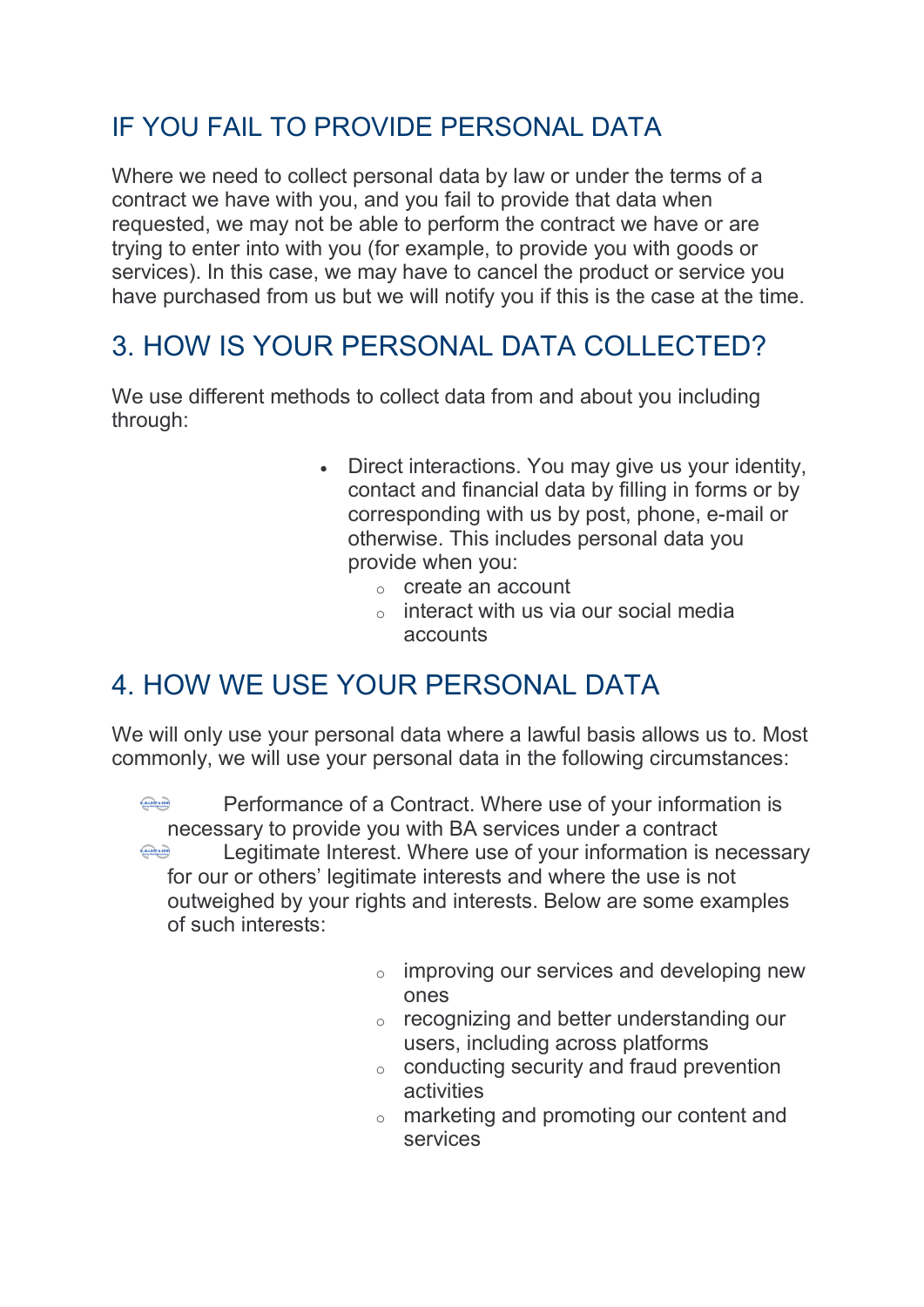- $\circ$  building and managing business relationships
- $\circ$  conducting compliance and risk management activities
- o providing and managing access to our systems.
- Legal Obligation. Where use of your information is necessary  $(4, 10)$ to comply with laws and regulations such as those relating to antibribery and corruption and anti-money-laundering, the Scrap Metal Dealers Act and complying with requests from government bodies or courts or responding to litigation.
- With Consent. We may ask for your consent to process your  $(1, 1, 1, 1, 1, 1)$ information in a certain way. Where we rely on this basis, you have the right to withdraw your consent at any time.

Generally, we do not rely on consent as a lawful basis for processing your personal data other than in relation to sending direct marketing communications to you via post, email or text message. You have the right to withdraw consent from marketing at any time by contacting us at accs.glenbarry05@gmail.com.

#### PURPOSES FOR WHICH WE WILL USE YOUR PERSONAL DATA

We have set out below, in a table format, a description of all the ways we plan to use your personal data, and which of the legal bases we rely upon to do so. We have also identified what our legitimate interests are where appropriate.

Note that we may process your personal data for more than one lawful ground depending on the specific purpose for which we are using your data. Please contact us at accs.glenbarry05@gmail.com if you need details about the specific legal ground we are relying on to process your personal data where more than one ground has been set out in the table below.

| <b>Purpose / Activity</b>     | <b>Type of data</b> | <b>Lawful basis for processing</b><br>including basis of legitimate<br><b>interest</b> |
|-------------------------------|---------------------|----------------------------------------------------------------------------------------|
| To register you as a new      | (a) Identity        | Performance of a contract with you                                                     |
| customer                      | (b) Contact         |                                                                                        |
| To process and deliver your   | (a) Identity        | (a) Performance of a contract with                                                     |
| transaction including:        | (b) Contact         | you                                                                                    |
| (a) Manage payments, fees and | (c) Financial       | (b) Necessary for our legitimate                                                       |
| charges                       | (d) Transaction     | interests (to recover debts due to us)                                                 |
| (b) Collect and recover money | (e) Marketing       |                                                                                        |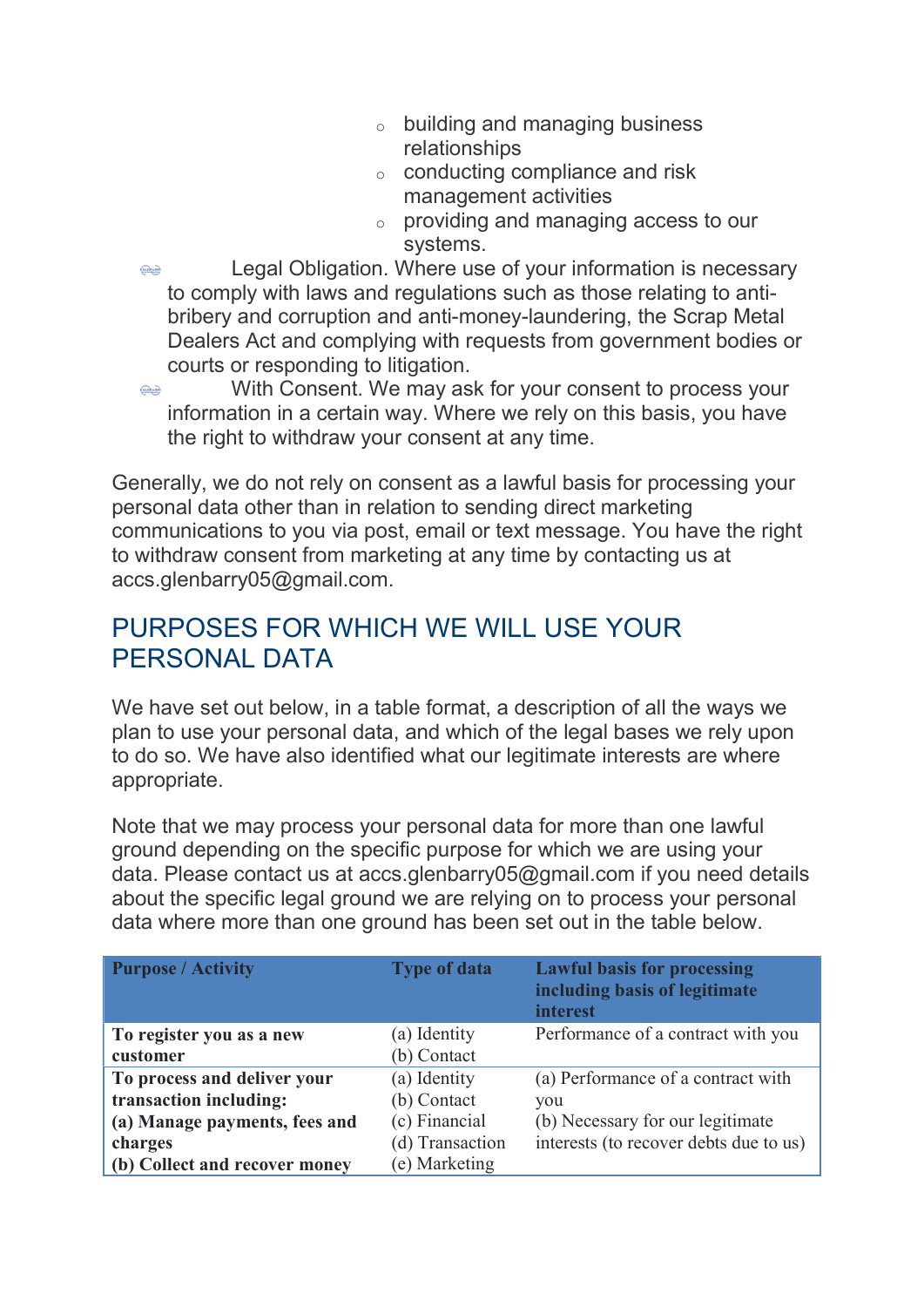| owed to us                       |               |                                       |
|----------------------------------|---------------|---------------------------------------|
| (c) Fulfil payments owed to you  |               |                                       |
| To manage our relationship with  | (a) Identity  | (a) Performance of a contract with    |
| you which will include:          | (b) Contact   | you                                   |
| (a) Notifying you about changes  | (c) Marketing | (b) Necessary to comply with a legal  |
| to our terms or privacy policy   |               | obligation                            |
| (b) Asking you to leave a review |               | (c) Necessary for our legitimate      |
| or take a survey                 |               | interests (to keep our records        |
|                                  |               | updated and to study how customers    |
|                                  |               | use our products and services)        |
| To administer and protect our    | (a) Identity  | (a) Necessary for our legitimate      |
| business and website             | (b) Contact   | interests (for running our business,  |
|                                  | (c) Technical | provision of administration and IT    |
|                                  |               | services, network security, to        |
|                                  |               | prevent fraud and in the context of a |
|                                  |               | business reorganisation or group      |
|                                  |               | restructuring exercise)               |
|                                  |               | (b) Necessary to comply with a legal  |
|                                  |               | obligation                            |
| To make suggestions and          | (a) Identity  | Necessary for our legitimate          |
| recommendations to you about     | (b) Contact   | interests (to develop our services    |
| goods or services that may be of | (c) Technical | and grow our business)                |
| interest to you                  | (e) Marketing |                                       |

### PROMOTIONAL OFFERS FROM US

We may use your identity, contact and technical data to form a view on what we think you may want or need, or what may be of interest to you. This is how we decide which services and offers may be relevant to you (we call this marketing).

### THIRD-PARTY MARKETING

We do not share your information with third parties for their marketing purposes.

### OPTING OUT

You can ask us to stop sending you marketing messages at any time by contacting us at accs.glenbarry05@gmail.com at any time.

Where you opt out of receiving these marketing messages, this will not apply to personal data provided to us as a result of a transaction.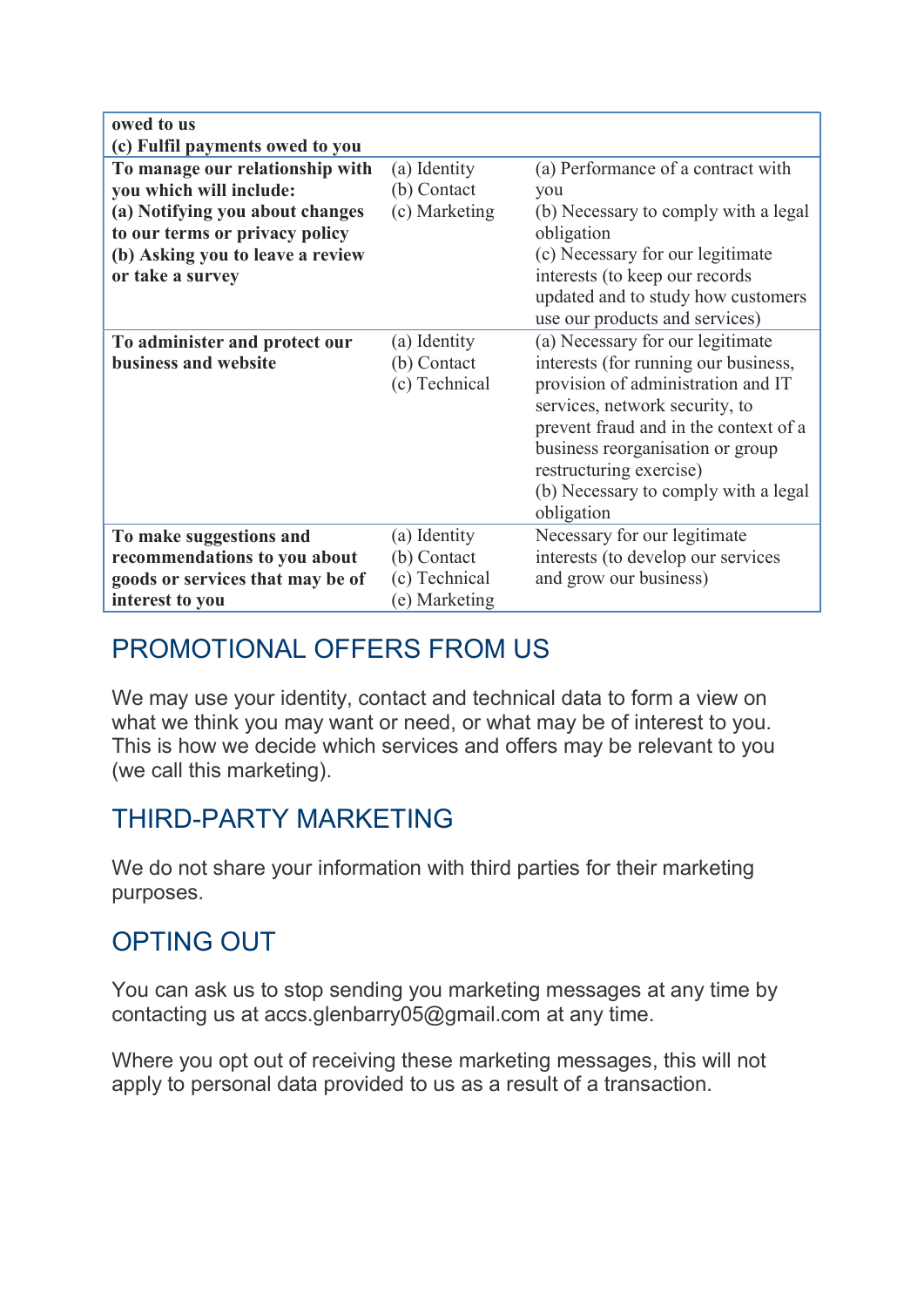# CHANGE OF PURPOSE

We will only use your personal data for the purposes for which we have collected it, unless we reasonably consider that we need to use it for another reason and that reason is compatible with the original purpose. If you wish to get an explanation as to how the processing for the new purpose is compatible with the original purpose, please contact us at accs.glenbarry05@gmail.com.

If we need to use your personal data for an unrelated purpose, we will notify you and we will explain the legal basis which allows us to do so.

Please note that we may process your personal data without your knowledge or consent, in compliance with the above rules, where this is required or permitted by law.

# 5. DISCLOSURES OF YOUR PERSONAL DATA

We may have to share your personal data with Internal/Associated Third Parties (as explained in the glossary) for the purposes set out in the table above.

Alternatively, we may seek to acquire other businesses or merge with them. If a change happens to our business, the new owners may use your personal data in the same way as set out in this privacy notice.

We require all third parties to respect the security of your personal data and to treat it in accordance with the law. We do not allow our third-party service providers to use your personal data for their own purposes and only permit them to process your personal data for specified purposes and in accordance with our instructions.

# 6. DATA SECURITY

We have put in place appropriate security measures to prevent your personal data from being accidentally lost, used or accessed in an unauthorised way, altered or disclosed. In addition, we limit access to your personal data to those employees, agents, contractors and other third parties who have a business need to know. They will only process your personal data on our instructions and they are subject to a duty of confidentiality.

We have put in place procedures to deal with any suspected personal data breach and will notify you and any applicable regulator of a breach where we are legally required to do so.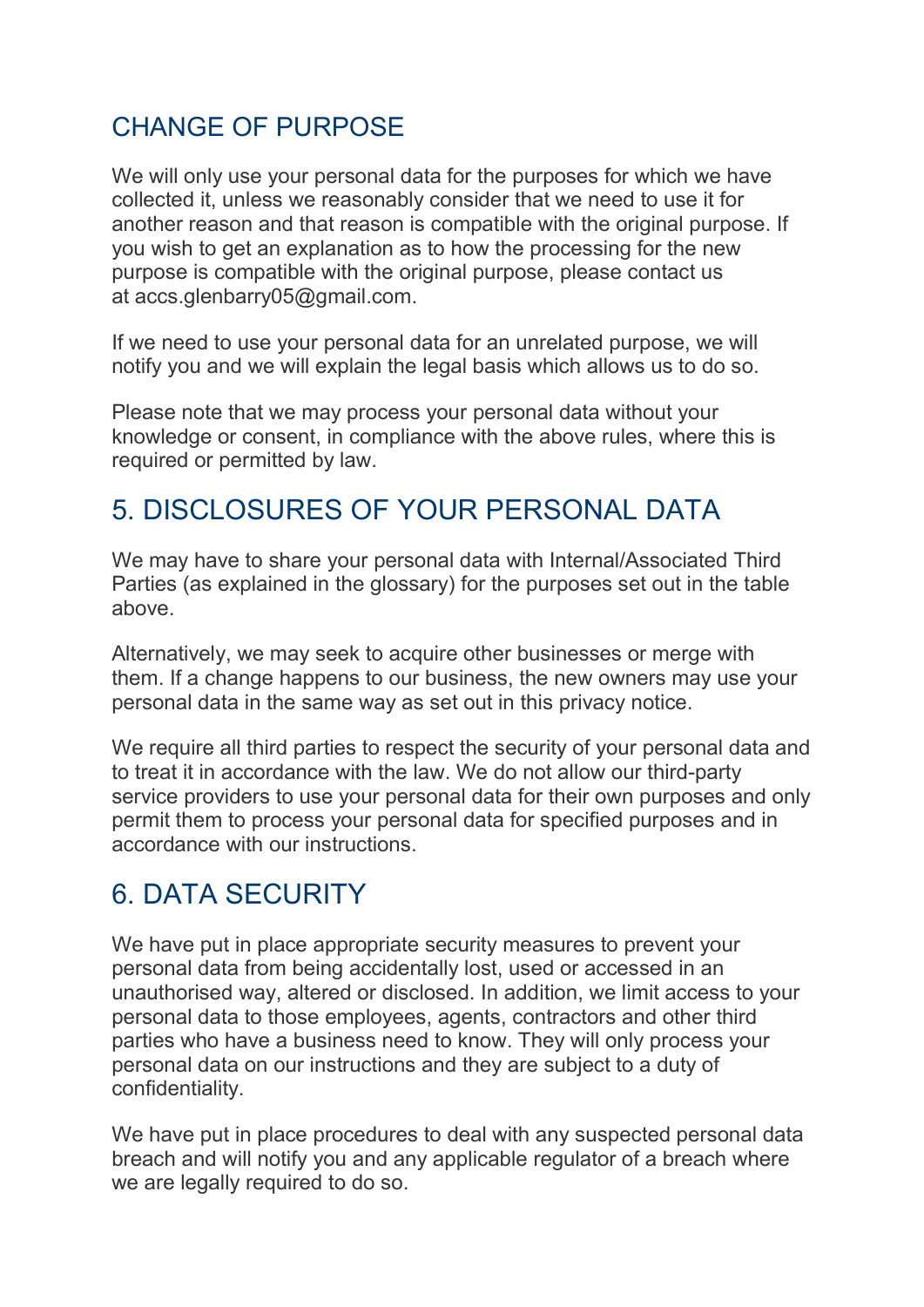# 7. DATA RETENTION

#### HOW LONG WILL YOU USE MY PERSONAL DATA FOR?

We will only retain your personal data for as long as necessary to fulfil the purposes we collected it for, including for the purposes of satisfying any legal, accounting, or reporting requirements.

To determine the appropriate retention period for personal data, we consider the amount, nature, and sensitivity of the personal data, the potential risk of harm from unauthorised use or disclosure of your personal data, the purposes for which we process your personal data and whether we can achieve those purposes through other means, and the applicable legal requirements.

# 8. YOUR LEGAL RIGHTS

If you are an EU resident, you have the following rights under data protection laws in relation to your personal data.

- Request access to your personal data.
- Request correction of your personal data.
- Request erasure of your personal data.
- Object to processing of your personal data.
- Request restriction of processing your personal data.
- Request transfer of your personal data.
- Right to withdraw consent.

For information on the categories of personal data we have collected about you, the categories of sources for such personal data, the business purposes for collecting such personal data and with whom we share such personal data, please refer to the sections titled "The data we collect about you," "How is your personal data collected?," "Purposes for which we will use your personal data" and "Disclosures of your personal data," respectively.

If you wish to exercise any of the rights set out above, please contact us at accs.glenbarry05@gmail.com.

You will not have to pay a fee to access your personal data (or to exercise any of the other rights). However, we may charge a reasonable fee if your request is clearly unfounded, repetitive or excessive. Alternatively, we may refuse to comply with your request in these circumstances.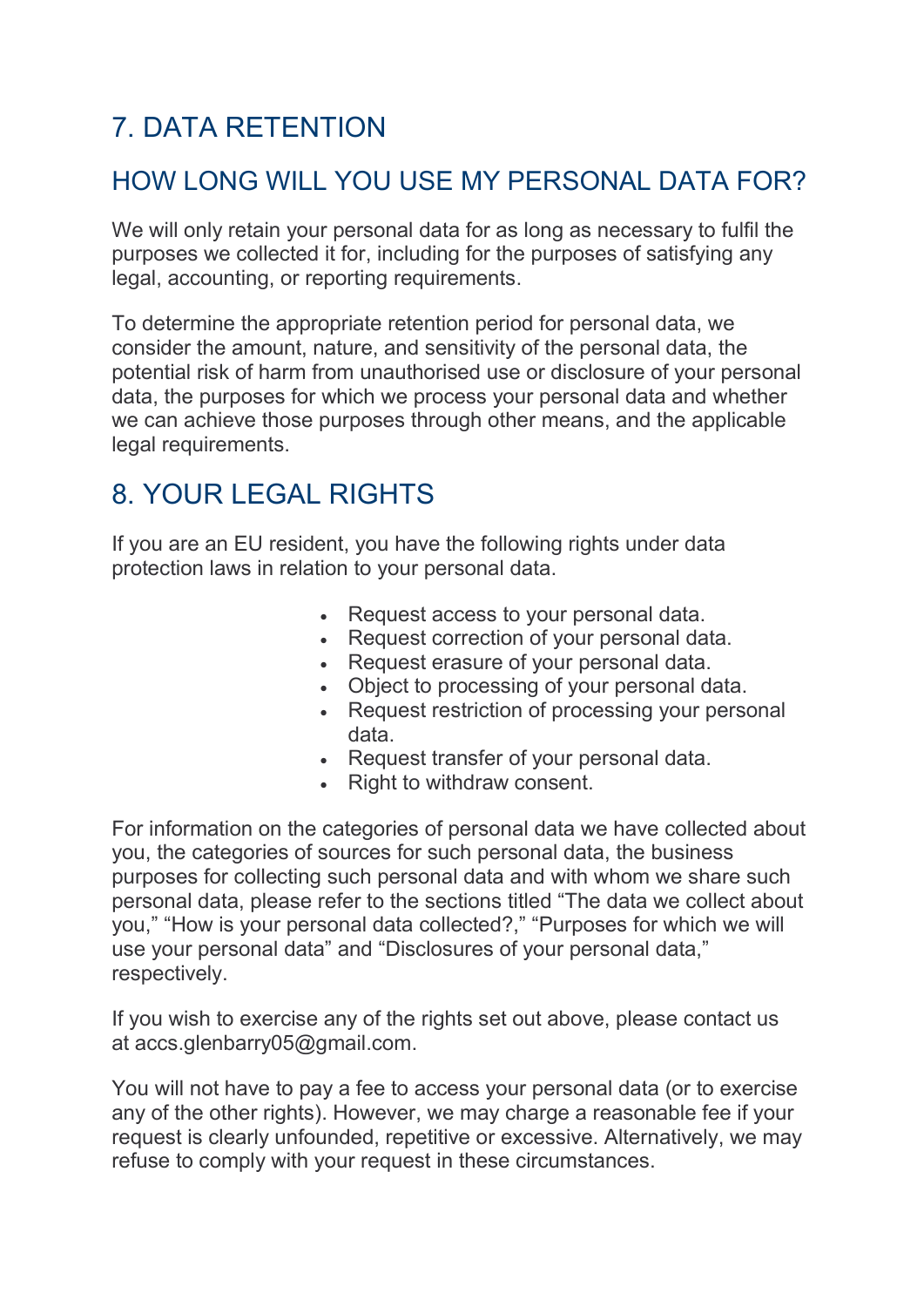### WHAT WE MAY NEED FROM YOU

We may need to request specific information from you to help us confirm your identity and ensure your right to access your personal data (or to exercise any of your other rights). This is a security measure to ensure that personal data is not disclosed to any person who has no right to receive it. We may also contact you to ask you for further information in relation to your request to speed up our response.

# TIME LIMIT TO RESPOND

We try to respond to all legitimate requests within one month. Occasionally it may take us longer than a month if your request is particularly complex or you have made a number of requests. In this case, we will notify you and keep you updated.

# 9. GLOSSARY

# LAWFUL BASIS

Legitimate Interest means the interest of our business in conducting and managing our business to enable us to give you the best service and the best and most secure experience. We make sure we consider and balance any potential impact on you (both positive and negative) and your rights before we process your personal data for our legitimate interests. We do not use your personal data for activities where our interests are overridden by the impact on you (unless we have your consent or are otherwise required or permitted to by law). You can obtain further information about how we assess our legitimate interests against any potential impact on you in respect of specific activities by contacting us at accs.glenbarry05@gmail.com.

Performance of Contract means processing your data where it is necessary for the performance of a contract to which you are a party or to take steps at your request before entering into such a contract. Comply with a legal or regulatory obligation means processing your personal data where it is necessary for compliance with a legal or regulatory obligation that we are subject to.

### THIRD PARTIES

### INTERNAL/ASSOCIATED THIRD PARTIES

Other companies owned to associated to B Allsop and Sons Limited.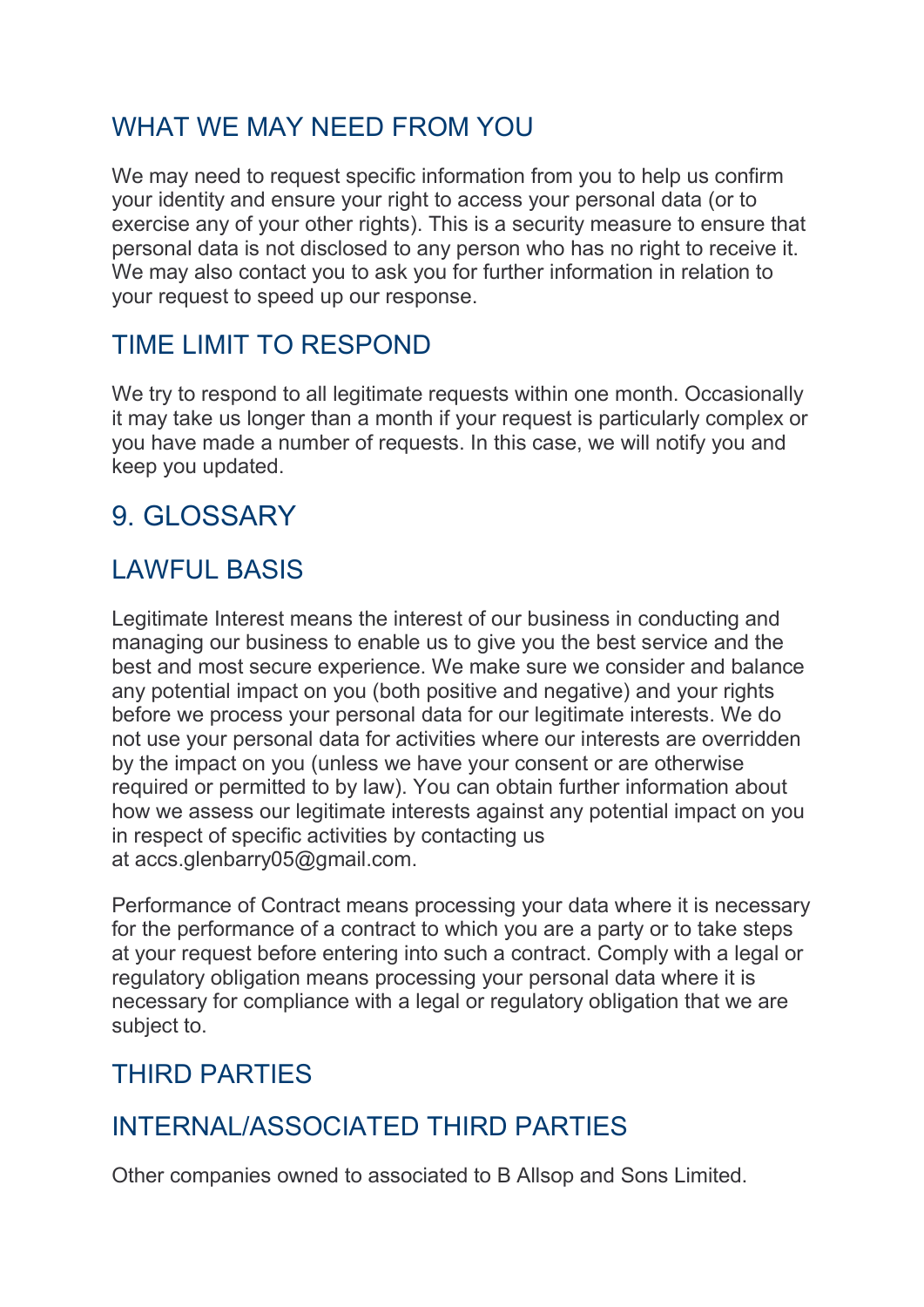### YOUR LEGAL RIGHTS

If you are an EU resident, you have the right to:

**B. ALLSOP & SONS** Request access to your personal data (commonly known as a "data subject access request"). This enables you to receive a copy of the personal data we hold about you and to check that we are lawfully processing it.

**B. ALLSOP & SONS** Request correction of the personal data that we hold about you. This enables you to have any incomplete or inaccurate data we hold about you corrected, though we may need to verify the accuracy of the new data you provide to us.

M. MLSOP & SONS Request erasure of your personal data. This enables you to ask us to delete or remove personal data where there is no good reason for us continuing to process it. You also have the right to ask us to delete or remove your personal data where you have successfully exercised your right to object to processing (see below), where we may have processed your information unlawfully or where we are required to erase your personal data to comply with local law. Note, however, that we may not always be able to comply with your request of erasure for specific legal reasons which will be notified to you, if applicable, at the time of your request.

B. ALLSOP & SONS Object to processing of your personal data where we are relying on a legitimate interest (or those of a third party) and there is something about your particular situation which makes you want to object to processing on this ground, as you feel it impacts your fundamental rights and freedoms. You also have the right to object where we are processing your personal data for direct marketing purposes. In some cases, we may demonstrate that we have compelling legitimate grounds to process your information which overrides your rights and freedoms.

**B. ALLSOP & SONS** Request restriction of processing of your personal data. This enables you to ask us to suspend the processing of your personal data in the following scenarios: (a) if you want us to establish the data's accuracy; (b) where our use of the data is unlawful but you do not want us to erase it; (c) where you need us to hold the data even if we no longer require it as you need it to establish, exercise or defend legal claims; or (d) you have objected to our use of your data but we need to verify whether we have overriding legitimate grounds to use it.

**ALLSOP & SONS** Request the transfer of your personal data to you or to a third party. We will provide to you, or a third party you have chosen, your personal data in a structured, commonly used, machine-readable format. Note that this right only applies to automated information